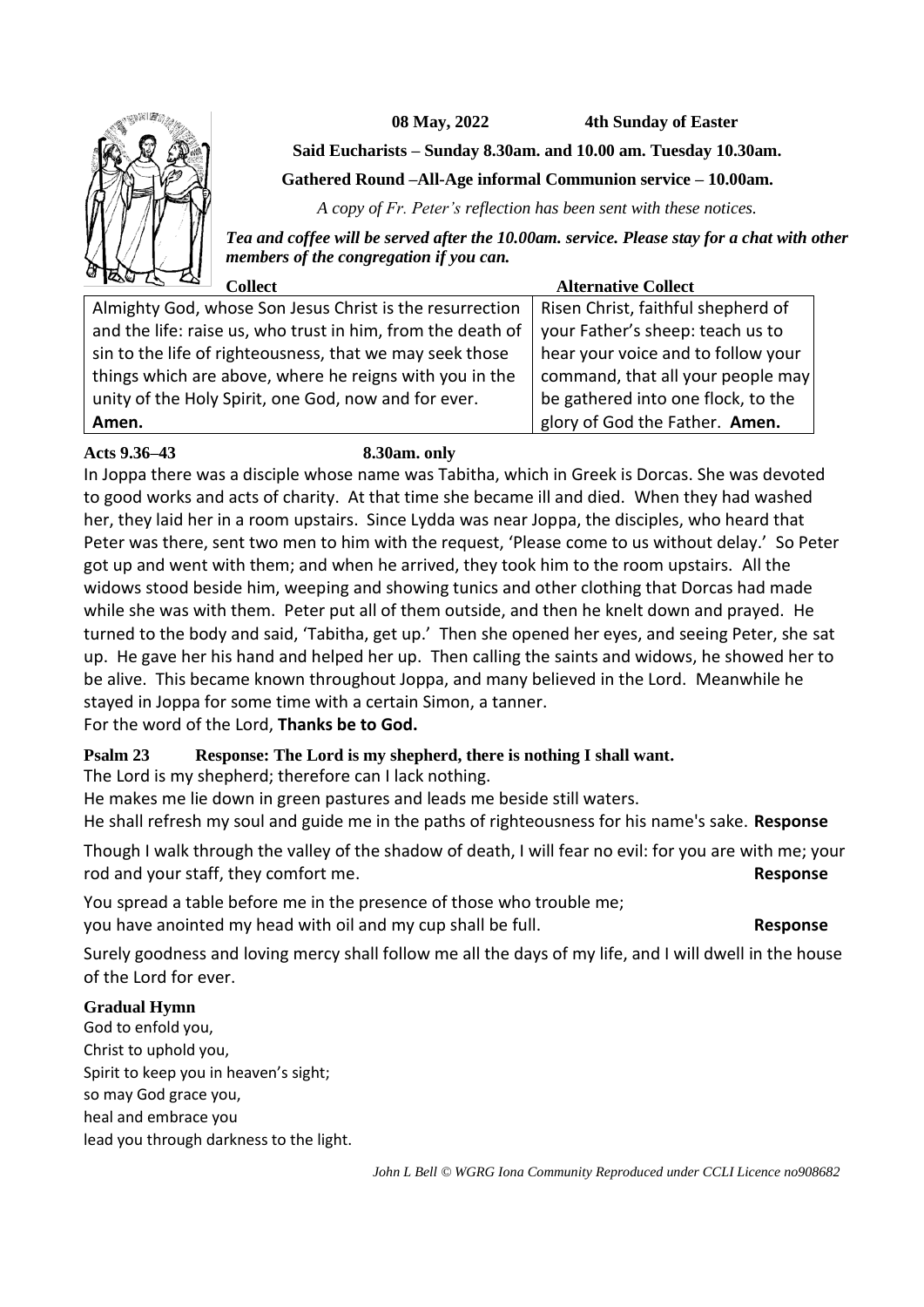#### **John 10.22–30 8.30am. and 10.00am.**

At that time the festival of the Dedication took place in Jerusalem. It was winter, and Jesus was walking in the temple, in the portico of Solomon. So the Jews gathered around him and said to him, 'How long will you keep us in suspense? If you are the Messiah, tell us plainly.' Jesus answered, 'I have told you, and you do not believe. The works that I do in my Father's name testify to me; but you do not believe, because you do not belong to my sheep. My sheep hear my voice. I know them, and they follow me. I give them eternal life, and they will never perish. No one will snatch them out of my hand. What my Father has given me is greater than all else, and no one can snatch it out of the Father's hand. The Father and I are one.'

# **Post Communion Prayer**

Merciful Father, you gave your Son Jesus Christ to be the good shepherd, and in his love for us to lay down his life and rise again: keep us always under his protection, and give us grace to follow in his steps; through Jesus Christ our Lord. **Amen.**

# *Forthcoming Activities and Events at St. Michael's*

# **TRAIDCRAFT STALL –Today, Sunday, 08 May, after the 10.00am. Gathered Round service**

The monthly Traidcraft stall will be returning to its former place in the North Transept. A selection of products is available on the day. Special orders should be given to Sue Eames, or left in the Office, to ensure availability.

# **OFFICE CLOSED – Monday, 09 – Tuesday, 10 May**

The Office will be closed at the beginning of the week, returning to normal hours on Wednesday, 11 May. Email will be monitored during this time, but phone messages may not be picked up every day.

# **NAPPY DAYS - North Transept – Wednesday, 11 May– 1.30pm.-3.00pm.**

A church-sponsored drop-in group for parents with new babies, offering a cuppa and a chat with other parents.

# **CRAFTY CUPPA – North Transept – Friday, 13 May – 10.30am. – 11.30am.**

A monthly drop-in session for everyone, especially those on their own. If you engage in a craft such as knitting or embroidery, bring it with you and enjoy some company while you work. Fancy just a cuppa, or would you enjoy an opportunity to chat? Then come along. You will be very welcome.

# **CELEBRATION OF THE LIFE OF RICHARD BAER - Chesham and Ley Hill Golf Club, HP5 1UZ – Friday, 13 May - 12.30pm. – 3.00pm. -**

All are welcome, and a buffet lunch will be served. This is not a formal event, so please dress comfortably. If you have any questions, please emai[l davidbaer2@gmail.com](mailto:davidbaer2@gmail.com) or text 07980 176816.

# **CHRISTIAN AID WEEK – FUNDRAISING EVENT – St. Michael's Square – Saturday, 14 May – 9.30am. -2.00pm.**

Plant, Bric-a-Brac and Nearly New stalls plus children's 'Fishing' game. Online donations to the local Christian Aid appeal can be made at [https://giving.give-star.com/online/christianaid/amersham-chesham-bois](https://giving.give-star.com/online/christianaid/amersham-chesham-bois-christian-aid-group)[christian-aid-group](https://giving.give-star.com/online/christianaid/amersham-chesham-bois-christian-aid-group)

# **ANNUAL PAROCHIAL CHURCH MEETING (APCM) – Sunday, 15 May 10.00am.**

The APCM will take place in church, and will be followed by a short Holy Communion Service. Attendance at the APCM is limited to those on the electoral roll of the parish. The agenda and other papers relating to the meeting will be made available shortly to those on the roll. The meeting agenda will include elections for vacancies on the PCC. For further details about this role and/or a nomination form, please speak to one of the churchwardens.

# **"POP IN AND PAINT" - St. Michael's – Friday, 03 June – 10.30am. – 12.15pm.**

Join Jenny Thompson and Liz Grammenos from Simpatico. No experience needed - only enthusiasm and interest. All materials supplied, but you are welcome to bring your own paints. If you prefer just to come along for a chat and to watch the proceedings, that's fine too!

# **CHURCH OPEN FOR PRIVATE PRAYER**